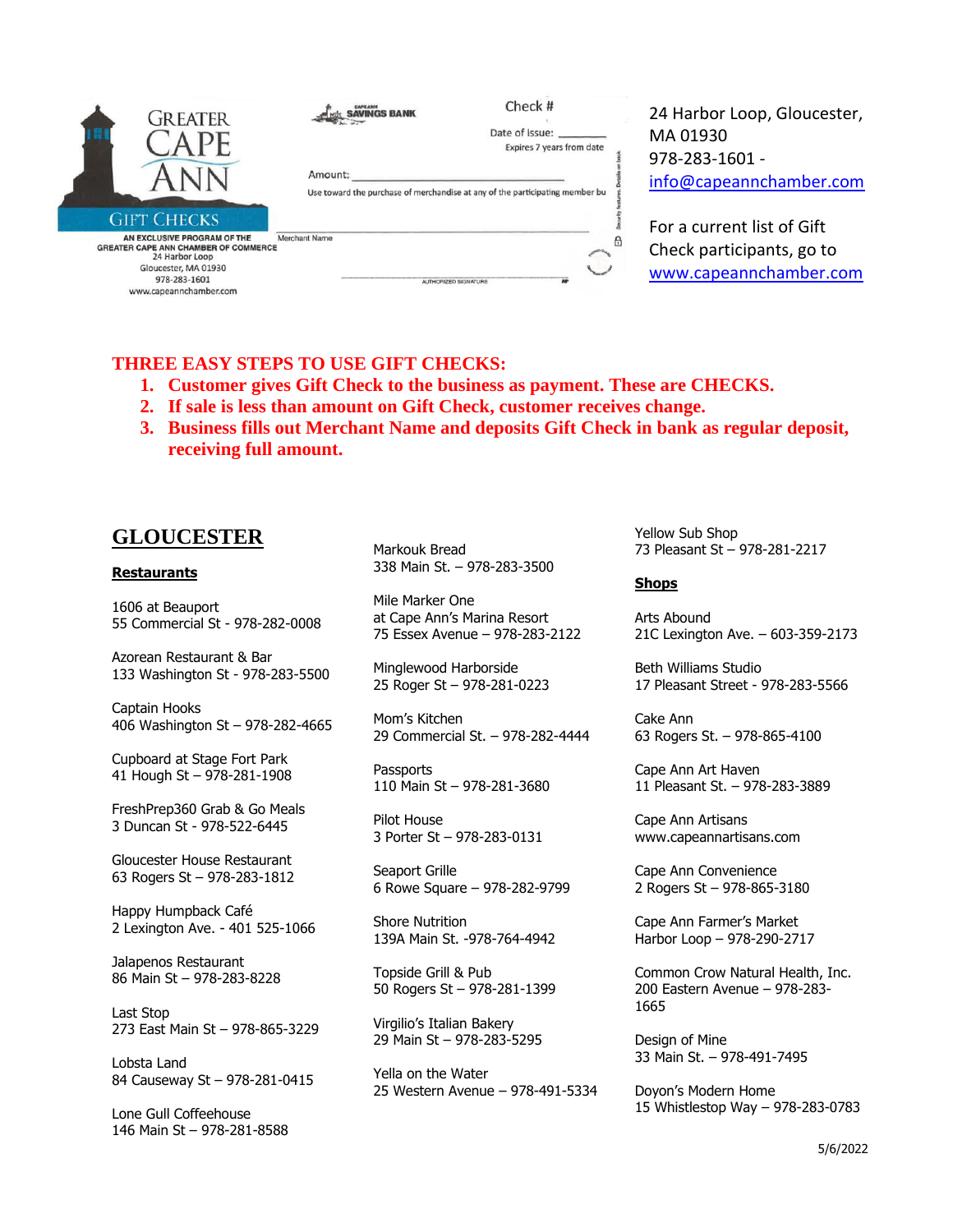Fireflies 100 Main St. - 978-283-1379

Foster's Grill Store 107 Eastern Ave – 978-283-1275

goodlinens studio 130 Main St. – 978-515-7646

Home Décor Group 6 Railroad Ave. – 978-283-6541

House of the Raven 141 Main Street – 978-281-1624

Local Colors Artists Cooperative 121 Main St – 978-283-3996

Maritime Gloucester 23 Harbor Loop – 978-281-0470

Mark Adrian Shoes 103 Main St – 978-283-4343

Mermaid Tales of Glosta 161 Main St. – 978-282-3132

Nelson's 248 Main St. - 978-283-5675

Ocean Optical 127 Eastern Ave – 978-282-1923

Ryan & Wood Distillery 15 Great Republic Drive - 978-281- 2282

Sample This 96 Main St. - (781) 854-6520

Savour Wine and Cheese 76 Prospect St. – 978-282-1455

Seaside Graphics 27 Railroad Ave – 978-281-0960

Second Glance Thrift Store 2 Pond Road - 978- 283-4298

Smith Ace Hardware & Lumber 231 Gloucester Crossing Rd - 978-283-8223

Brass Monkey 85 Main Street – 978-879-4761

The Cottage on Smith Cove 75R Rocky Neck Ave. – 978-281-5557

Three Lantern Marine and Fishing 7 Parker St. – 978-281-2080

Vision Depot (formerly Parrelli's) 33 Railroad Ave – 978-281-4514

Wolf Hill Home & Garden 104 Eastern Ave – 978-281-4480

### **Automotive**

East Coast Tire 107 Eastern Ave – 978-283-1131

Elite Autosports LLC 27 Kondelin Rd., Unit 2 978-968-8770

Family Car Care 30 Pond Rd – 978-281-2500

Gloucester Auto Body and Sales 55 Maplewood Ave. – 978-283-2442

Maplewood Carwash 50 Maplewood Ave – 978-281-1220

Sudbay Chevrolet, Buick, Cadillac, GMC, Inc. 88 Causeway St – 978-283-4730

Sudbay Chrysler, Dodge, Jeep, Inc. 29-35 Causeway St – 978-283-4600

Whitehead Motors 40 Poplar St – 978-281-3202

#### **Markets**

Market Basket 101 Gloucester Crossing –978-283-0103

Shaw's Supermarkets 127 Eastern Ave – 978-281-4844

Shaw's Supermarkets 7 Railroad Ave – 978-283-2601

Turner's Seafood 4 Smith St – 978-281-7172

### **Entertainment**

Beacon Marine Basin 211-226 East Main St. - 978-948-5434

Beauport Cruiselines 6 Rose Sq. – 978-282-9700

Cape Ann Foodie Tours 3 Kent Circle – 617-902-8291

Cape Ann Lanes/Laneside Pub& Bew 53 Gloucester Ave. – 978-283-9753

Cape Ann Whale Watch

Rose's Wharf – 978-283-5110

Charlie's Charters Fishing & Sightseeing Rose's Wharf – 978-281-8992

Gloucester Fleet Deep Sea Fishing & Charters 75 Essex Ave – 978-559-1978

Gloucester Stage Company 267 East Main St – 978-281-4433

The Hammond Castle Museum 80 Hesperus Ave – (978) 283-2080

LAG Time Charters 18 Hampden St. – 978-491-8660

North Shore Anglers 77 Rocky Neck Ave. – 978-821-4055

Schooner Adventure 23 Harbor Loop, at Maritime Gloucester 978-281-8079

Schooner Ardelle 23 Harbor Loop, at Maritime Gloucester 978-290-7168

Schooner Thomas E. Lannon 63R Rogers St – 978-281-6634

Sweet Dream Sport Fishing Cape Ann's Marina 75 Essex Ave. – 617-803-1197

Yankee Whale Watch and Deep Sea Fishing 1 Parker Street – 978-283-0313

#### **Accommodations**

Accommodations at Rocky Neck 43 Rocky Neck Ave – 978-804-0562

Atlantic Vacation Homes 115 Prospect Street – 855-853-9143

Beauport Hotel Gloucester 55 Commercial St - 978-282-0008

Blue Shutters Beachside Inn 1 Nautilus Road - 978-283-1198

Cape Ann Camp Site 80 Atlantic Street – 978-283-8683

Cape Ann's Marina Resort 75 Essex Ave – 978-283-2116

Captain's Lodge Motel 237 Eastern Ave. – 978-281-2420

Colonial Inn By the Sea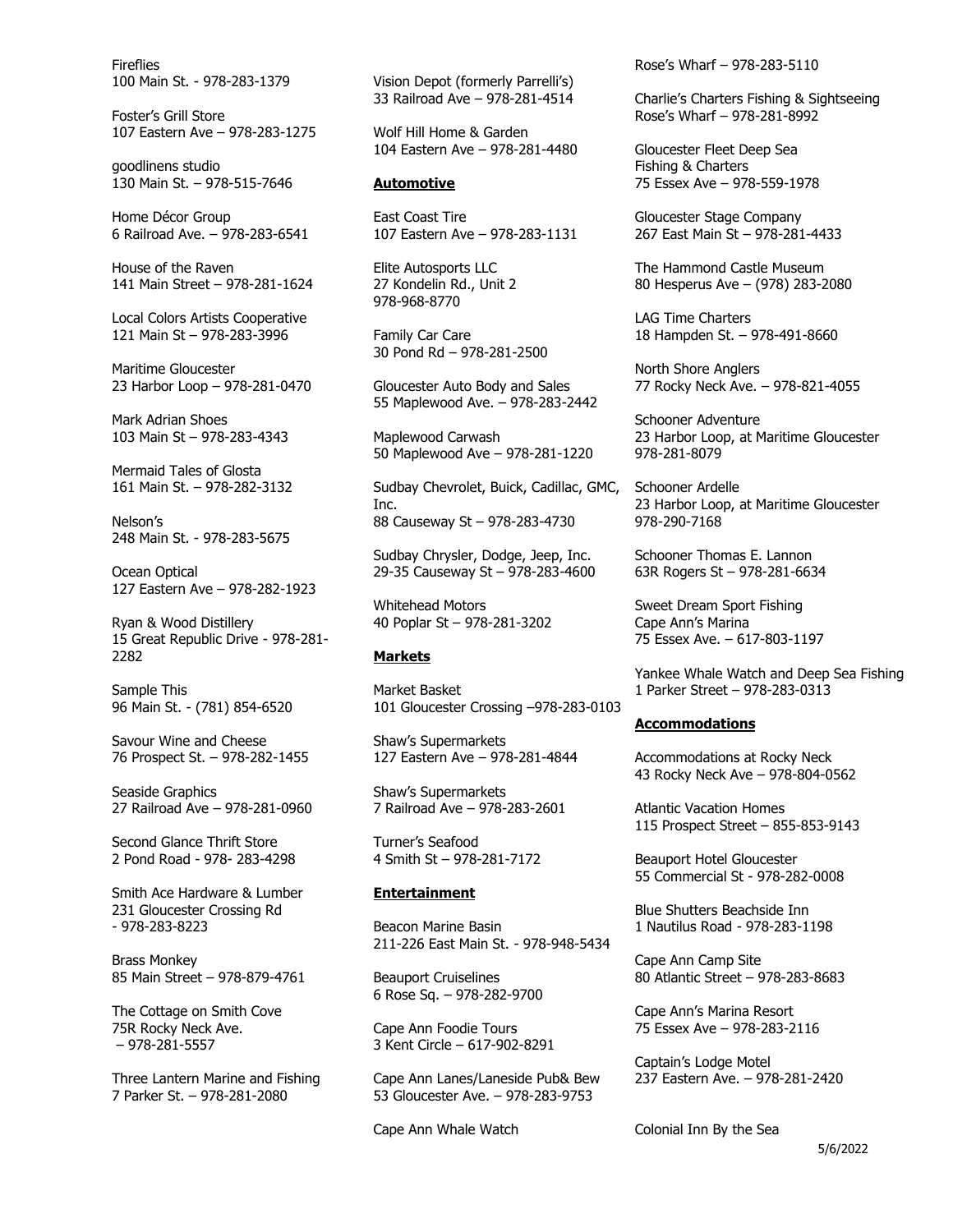28 Eastern Point Rd. – 978-281-1953

Gloucester Beach House 14 Starknaught Hts. – 781-640-6580

Harborview Inn 71 Western Ave. - 978-283-2277

Sea Lion Motel & Cottages 138 Eastern Ave – 978-283-7300

The Vista 22 Thatcher Rd. – 978-281-3410

Wingaersheek Inn & Motel 46 Concord St – 978-281-0100

### **Services**

1st Choice Appliance Repair LLC 978-675-6052

4GBS Coaching and Consulting 978-704-0345

Anchor Seal, Inc. 54 Great Republic Drive 978-515-6004

Angel Wings Wellness 12 Rogers Street – 978-515-7767

14 Wells Street-978-239-3586

Atlantic Discount Oil, Inc. 47 Parker St – 978-281-5795

Beauport Hearing Care 8 Lexington Ave - 978-239-3337

Cape Ann Art Haven 11 Pleasant St. – 978-283-3889

Cape Ann Floor Covering & Ceramic Tile CtNorth Shore's Gold Coast Realty 43 Gloucester Ave – 978-283-9990

Cape Ann Insurance Agency, Inc. 23 Dale Ave – 978-283-7757

Cape Ann Oil Service www.capeannoil.com – 978-283-2087

Cape Ann YMCA 7 Gloucester Crossing – 978-283-0470

Cape Pond Ice Company 104 Commercial St – 978-283-0174

Cazeault Solar & Home 103 Maplewood Ave. – 978-281-4626

Churchill Properties - Michele Allison-Elwell – 127 Eastern Ave. 978-766-8041

Cruiseport Gloucester 6 Rowe Sq – 978-282-9700

Easy Ship & Pack 127 Eastern Ave – 978-281-4641

Garden Concepts 978-283-6389

Gloucester Innovation, LLC 8 Hesperus Circle - 978-439-5359

GloucesterTEASE www.gloucestertease.com 978-998-1717

Gloucester Uechi Karate Academy 2A Pond Rd. – 978-282-0629

Glover's Floor Coverings, Inc. 18 Whittemore St – 978-283-3940

John Abisamra – Photographer windowoflight.weebly.com 781-835-8851

J.S. Dugger, AIA & Associates, Architects **ROCKPORT** 25 Beach Road – 978-618-8303

Annette Dion-Tarot & Past Lives Readings 46 Middle St. – 978-309-9243 Liam O'Connell Law

> Nailgic 315 Gloucester Crossing Rd. - 978-559-7900

Nor'east Cleaners 6 Thatcher Rd – 978-283-4545

North Shore Mini Storage 444 Essex Ave – 978-281-6416

10 Lexington Ave. – 978-283-4440

Orlando & Associates 1 Western Avenue – 978-283-8100

Positive Progressive People Brown's Mall – 978-879-8136

Precision Roofing Services of N.E., Inc.

Primetime Party Zone 50 Whittemore St – 978-282-9663

Salon Amara 133 Main Street – 978-815-4623

Saltwater Massage Studio 65 Pleasant St. - (978) 390-7600 Scatterday's Driving School 85 Eastern Ave – 978-282-8205

Seashore Comfort Solutions 127 Eastern Ave, Bldg 1 Suite 2 (978) 381-4224

Seaside Graphics 27 Railroad Ave. – 978-281-0960

Sharon's Studio of Gloucester 179 Washington St. – 978-283-0870

Soft Touch Salon 22 Whittemore St – 978-281-5500

**Streamogoraphy** 15 High Popples Rd. – 978-810-0553

Treetop Yoga Studio 3A Pond Rd. - 978-282-9642

Whitmarsh Lock & Safe 2 Blueberry Lane – 978-283-7057

#### **Restaurants**

Bearskin Neck Bistro 32 Bearskin Neck 978-836-9311

Brackett's Ocean view Restaurant 25 Main St – 978-546-2797

Brothers Brew Coffee Shop 27 Main St - 978-546-3775

Feather & Wedge 5 Main Street – 978-999-5917

Rockport House of Pizza & Roast Beef 19 Broadway – 978-546-6066

Roy Moore's Fish Shack Restaurant 21 Dock Sq – 978-546-6667

Salty's Lobster, Dogs & More 2 Dock Square Rear – 978-999-5947

www.precisionroofing.us – 978-281-3340 2 Doyle's Cove Rd. – 978-546-0006 Top Dog of Rockport

> Whale's Jaw Café 17 Railroad Ave - 978-999-5241

### **Services**

5/6/2022 Cape Ann Appliance Repair 47 Squam Hill Rd. - 978-836-0872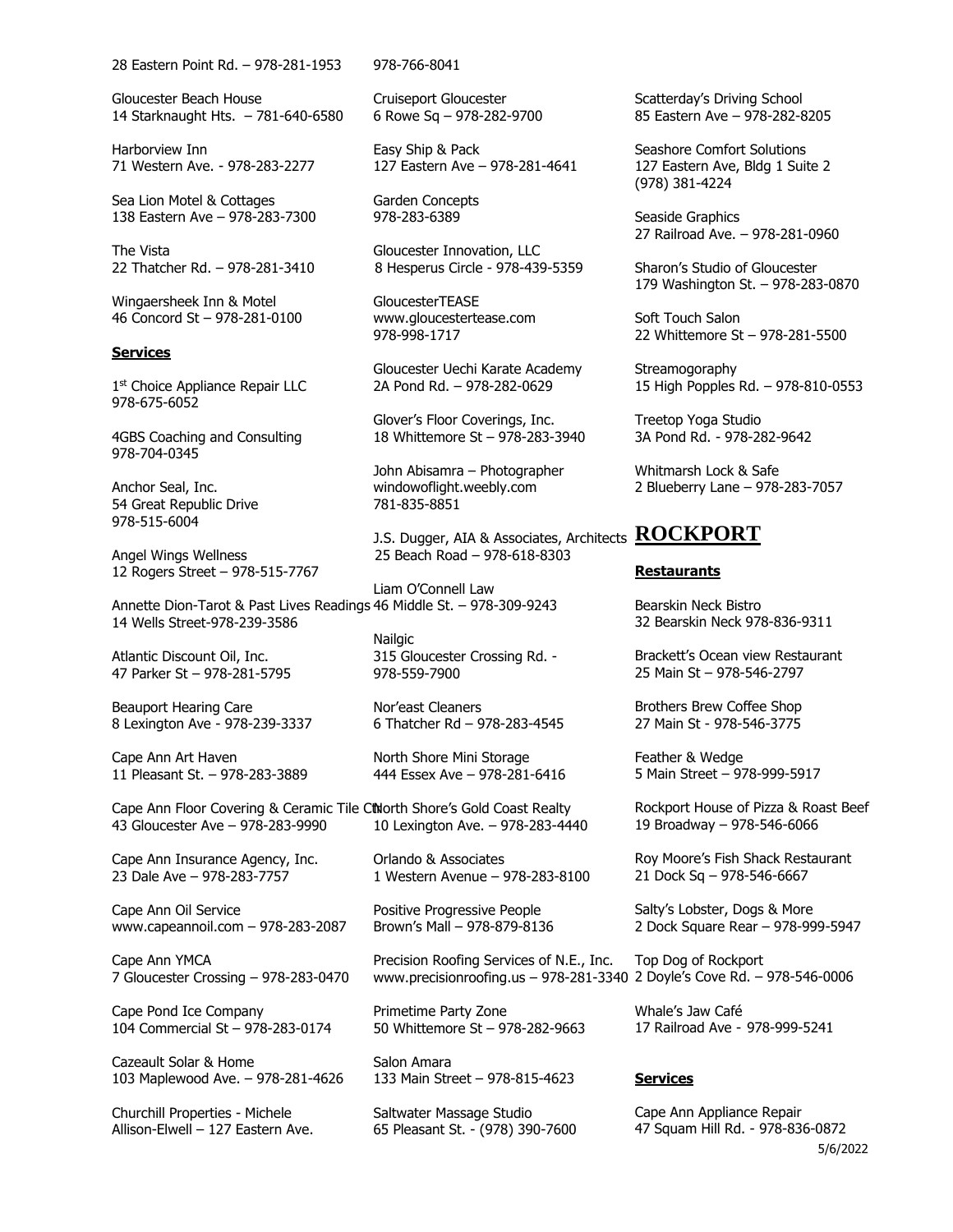Debbie's In-Home Pet Care South Street – 978-546-7529

Disla Media 165 Main Street – 978-983-4857

Organize That! 172a Thatcher Rd. – 978-500-7709

RDM Electric, Inc. 89A High Street – 978-381-3011

### **Shops**

Carol Lee's Cottage 24 Bearskin Neck – 978-309-8445

Cynthia Curtis Pottery 80 Pigeon Hill St – 978-546-6186

Happy Whale 59 Bearskin Neck – 978-546-6331

Joe's Fresh Fish Prints 46 Bearskin Neck - (978) 944-1709

John Tarr Store 49 Main St – 978-546-6524

La Provence 4 Main Street – 978-546-5868

Rockport Art Association 12 Main St – 978-546-6604

Rockport Fudgery 4 Tuna Wharf – 978-546-2030

Smith Ace Hardware & 3 Station Square – 978-546-2229

Soulstice – Nature's Body Art 1 Tuna Wharf – 781-589-8230

Susie's Stories 51 Bearskin Neck – 978-233-8418

Sweats of Rockport 21 Dock Square - 978-546-1135

The Art of David Arsenault 26 Bearskin Neck – 518-466-9093

The Glass House 5 Tuna Wharf – 978-546-6331

The Square Circle 11 Dock Sq - 978-546-7100

Tuck's Candy & Gifts 15 Main St – 978-546-6352 Tuck's Candy Factory 7 Dock Square – 978-546-2840

### **Accommodations**

Addison Choate 49 Broadway - 603-566-0853

The Cove at Rockport 1 King St - 978-203-2840

Emerson Inn Seaside Resort 1 Cathedral Ave – 978-546-6321

Lantana House Bed & Breakfast 22 Broadway – 978-546-3535

Periwinkle Cottage 7 Broadway Terrace – 877-325-1139

Rockport Inn & Suites 183 Main St – 978-546-3300

Sally Webster Collection 34 Mt. Pleasant St – 978-546-9251

Seafarer Inn 50 Marmion Way – 978-546-6248

The Seaward 42 Marmion Way – 508-284-2468

Seven South Street Inn, Guest House 7 South St – 978-546-6708

Yankee Clipper Inn 127 Granite St. – 978-546-0002

### **Entertainment**

North Shore Adventures & Outdoor Center 9 Tuna Wharf Unit 8 978-574-5050

Rockport Music/Shalin Liu Performance Ce6teSpring St. - 978-768-3632 37 Main Street – 978-546-7391

Rockport New Year's Eve Can be used to buy buttons

Sandy Bay Yacht Club 5 T-Wharf – 978-546-6240

### **ESSEX**

### **Restaurants**

Cape Ann Pizza 65 Eastern Avenue - 978-768-3925

C.K. Pearl 112 Main St. – 978-890-7378 Essex Seafood 143R Eastern Ave. – 978-768-6242

J.T. Farnham's Seafood & Grill 88 Eastern Ave – 978-768-6643

Shea's Riverside Restaurant & Bar 122 Main St – 978-768-6931

Village Restaurant 55 Main St – 978-768-6400

Windward Grille 109 Eastern Ave – 978-768-0050

Woodman's of Essex 119 Main Street, Route 133 978-768-6057

### **Shops**

Cuddlefish 166 Main St. – 978-704-9120

Main Street Antiques 44 Main St – 978-768-7039

Andrew Spindler Antiques 163 Main St – 978-768-6045

Sea Meadow Gifts & Gardens 7 Main St – 978-768-3441

#### **Markets**

Chebacco Liquor Mart 201 Western Ave – 978-768-7568

#### **Entertainment**

Agawam Boat & Fishing Charters 21 Pickering St – 978-768-1114

Cogswell's Grant

Essex Golf Course 99 John Wise Ave- 978-768-7544

Essex Historical Society & Shipbuilding Museum 66 Main St – 978-768-7541

Essex River Cruises & Charters Essex Marina – 978-768-6981

### **Services**

Costello Construction & Remodeling,Inc. 89 John Wise Ave – 978-768-7015

Essex Marina